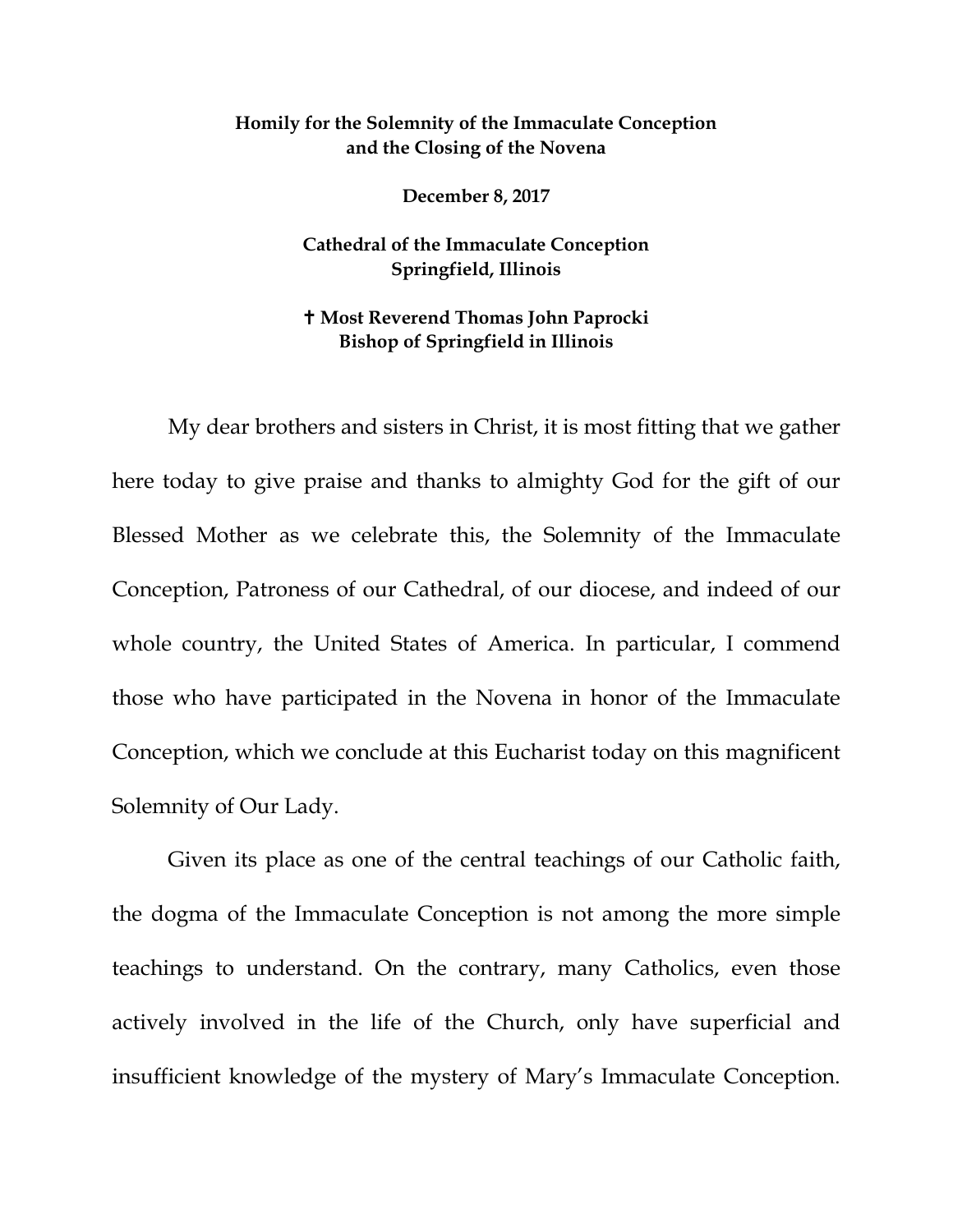Some people even confuse the Immaculate Conception with the Virgin Birth of our Lord, whereby they erroneously think that the Immaculate Conception refers to Jesus being conceived by the power of the Holy Spirit, rather than the actual teaching that the Immaculate Conception refers to Mary being conceived without original sin.

During the times in our society when literacy rates were relatively low, catechesis on the various truths of our Catholic faith was primarily communicated through the creation and study of sacred artwork. Paintings, sculptures, mosaics, and stained-glass windows all served to tell the story of different teachings of the Church.

However, when it came to the Immaculate Conception, artists were faced with a difficult reality, the reality that Mary's being conceived without original sin is a rather abstract concept. Due to its very nature as an entirely spiritual reality, the soul is invisible and therefore impossible to accurately depict through the visual arts. Yet, there are several attempts that have been made, many of which are quite beautiful, such as the image depicted here above the high altar of our Cathedral. But even this image is difficult to discern as being a visual representation of the Immaculate Conception. As a matter of fact, it is often confused for the Assumption of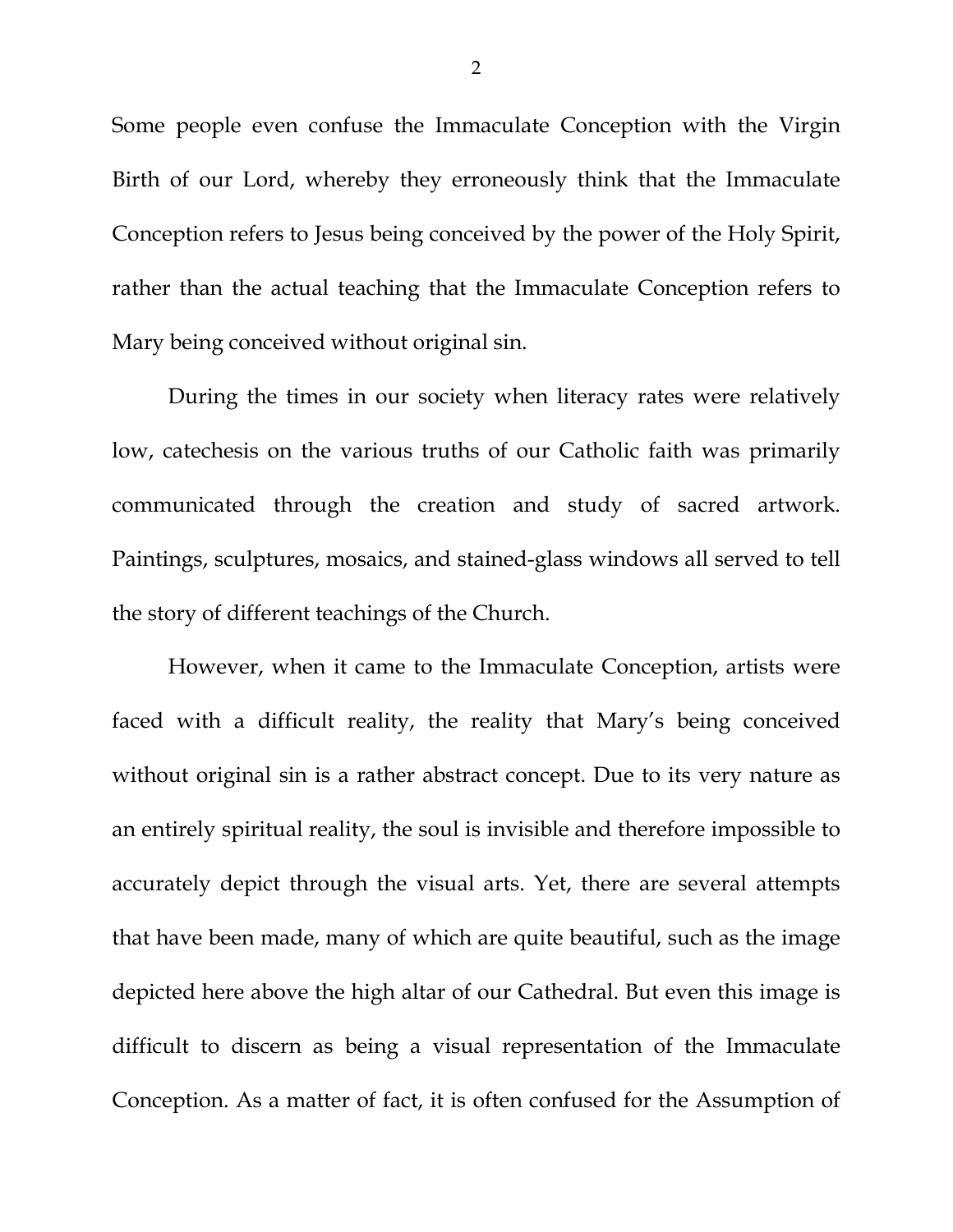Mary into Heaven. Rather, the image of Mary standing on the crescent moon is a symbol that is often associated with the Immaculate Conception and is helpful in identifying this image as depicting the Immaculate conception of our Blessed Mother.

Despite this difficulty that artists have experienced, the Church, in her great wisdom, provides us with readings for this solemnity that "paint" a clear picture of our belief concerning the Immaculate Conception, principally, that the "Blessed Virgin Mary, from the first moment of her conception, by a singular grace and privilege of almighty God, and in view of the merits of Jesus Christ, Savior of the human race, was preserved free from every stain of original sin."[1](#page-5-0)

Today, in our first reading, from the book of Genesis, we see the first scriptural reference to the Dogma of the Immaculate Conception. Toward the end of our reading the writer of the book tells us that God, speaking to the serpent (the personification of the devil), says "I will put enmity between you and the woman, and between your offspring and hers; he will strike at your head, while you strike at his heel."[2](#page-5-1) In this *proto-evangelium*, or first anticipation of the Gospel, Our Lord shows the opposition of Mary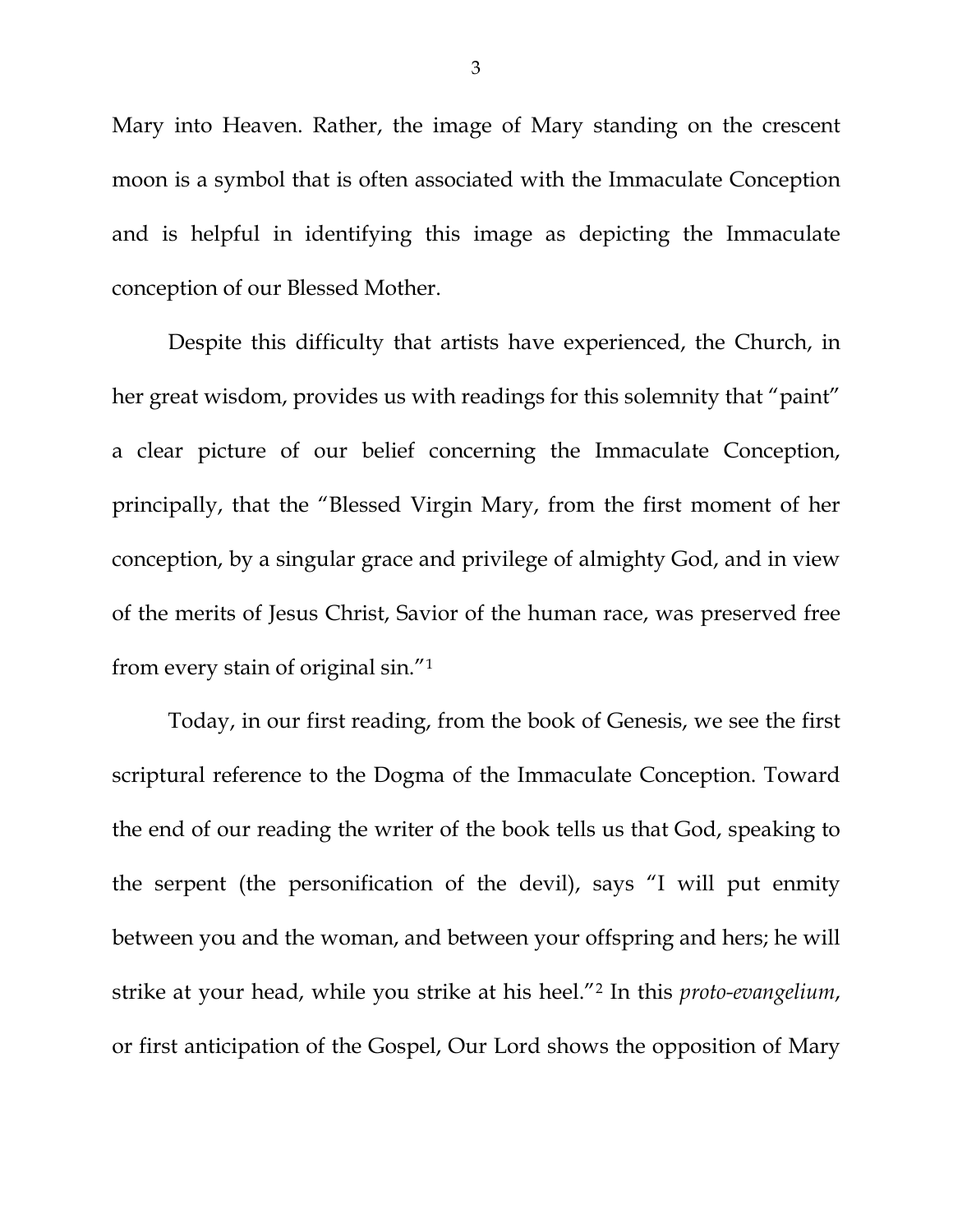to the devil through establishing a profound connection between our Blessed Mother and the salvific mission her Son.

The late Pope Saint John Paul the Great explains that "We observe that in Mary the enmity God put between the serpent and the woman is fulfilled in two ways. God's perfect ally and the devil's enemy, she was completely removed from Satan's domination in the Immaculate Conception, when she was fashioned in grace by the Holy Spirit and preserved from every stain of sin. In addition, associated with her Son's saving work, Mary was fully involved in the fight against the spirit of evil."[3](#page-5-2) As a matter of fact, "We see her at the culminating moment of this 'enmity': at the foot of the Cross of Christ on Calvary. There 'she' will crush your head and you will strike her heel."[4](#page-5-3)

In the portion of his Letter to the Ephesians that we heard just a few moments ago, St. Paul writes, "Blessed be the God and Father of our Lord Jesus Christ, who has blessed us in Christ with every spiritual blessing in the heavens, as he chose us in him, before the foundation of the world, to be holy and without blemish before him."[5](#page-5-4) These words refer to our Blessed Mother in an extraordinary way, for she, more than anyone else, was chosen in Christ before the foundation of the world, because in a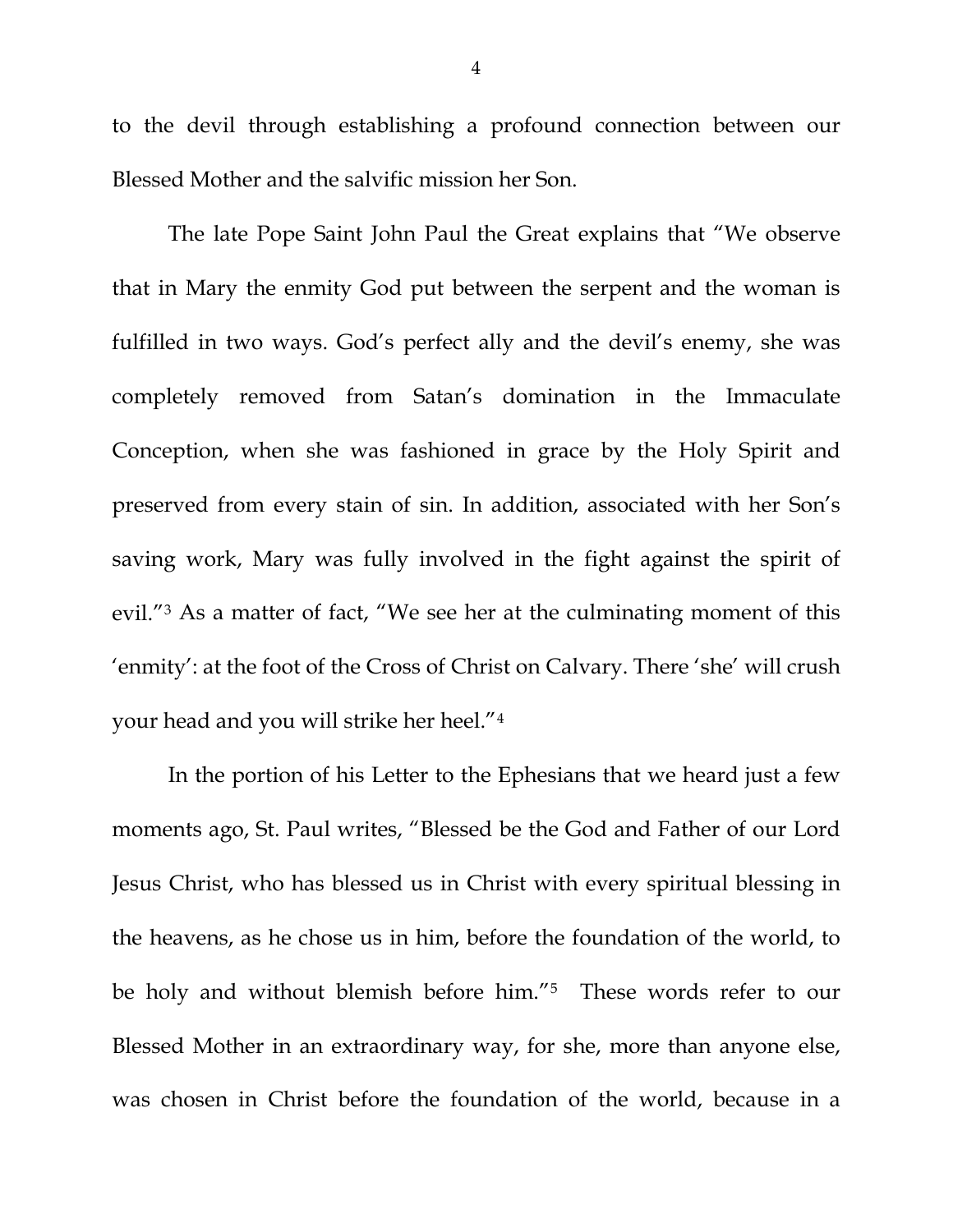unique a way she was chosen for Christ, she was chosen to be His Mother. Therefore, by the grace and favor of God, from the moment of her conception, she was preserved from the stain original sin, holy and without blemish before God, in order that in time she might become the mother of our Savior.

Our celebration of the Immaculate Conception comes during this season of Advent, when we turn our focus to preparing ourselves for the coming of our Lord. Although it is common to refer to two comings of Christ, $6$  the first being when Jesus was born of the Blessed Virgin Mary here on earth and the Second Coming of Our Lord when He will come "at the end of time to judge the living and the dead,"[7](#page-5-6) St. Bernard of Clairvaux wrote that there are three comings of the Lord:

The third lies between the other two. It is invisible, while the other two are visible. In the first coming he was seen on earth, dwelling among men; he himself testifies that they saw him and hated him. In the final coming *all flesh will see the salvation of our God,* and *they will look on him whom they pierced.* The intermediate coming is a hidden one; in it only the elect see the Lord within their own selves, and they are saved. In his first coming our Lord came in our flesh and in our weakness; in this middle coming he comes in spirit and in power; in the final coming he will be seen in glory and majesty[.8](#page-5-7)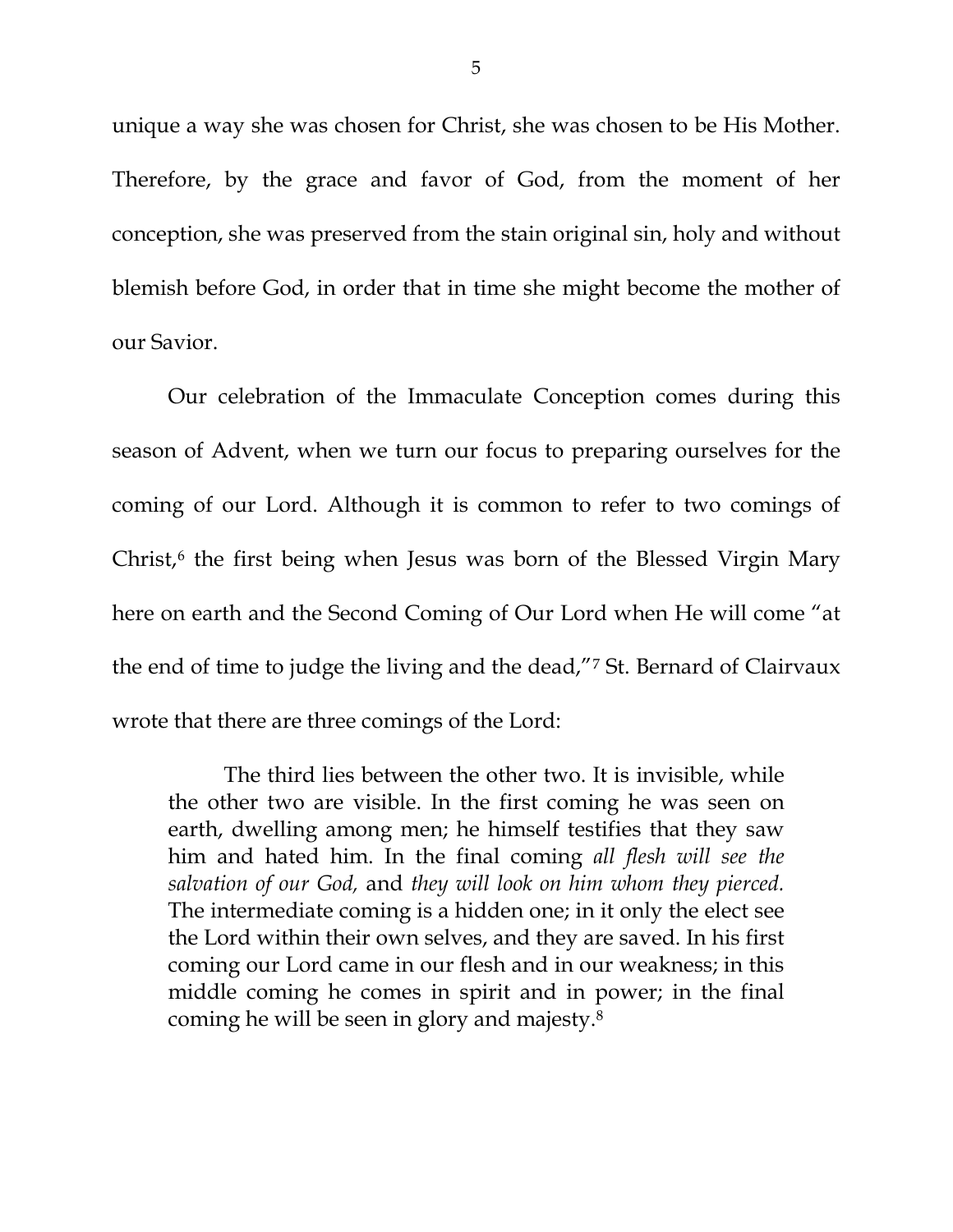<span id="page-5-2"></span><span id="page-5-1"></span><span id="page-5-0"></span>The account of the Annunciation in our Gospel today provides us with one of the most poignant examples of the connection between the Solemnity of the Immaculate Conception and the Solemnity of Christmas, giving us a model for how we must live, so that, when we are called to our judgment, we too will be found to be "holy and without blemish" before God. Like Mary in this account, we too must commit ourselves to living as Christ's disciples on a daily basis and echo her *fiat*, by saying yes to what our Lord asks of us.

<span id="page-5-7"></span><span id="page-5-6"></span><span id="page-5-5"></span><span id="page-5-4"></span><span id="page-5-3"></span>My dear brothers and sisters in Christ, let us look to our Blessed Mother as a constant source of assistance in our commitment to living the discipleship and stewardship way of life, to which we as a diocese recently committed ourselves at the conclusion of our Diocesan Synod last month. Mary shows us what it means to give oneself entirely to the Lord. Our Lord asks us to follow her example of how we should respond to God's grace in love and so serve God each and every day.

May Mary, the Immaculate Conception, first and greatest disciple, guide us on our advent journey, enlightening us to see the Lord present in our daily lives as we await the final coming when He will be seen in glory and majesty. May God give us this grace. Amen.

6